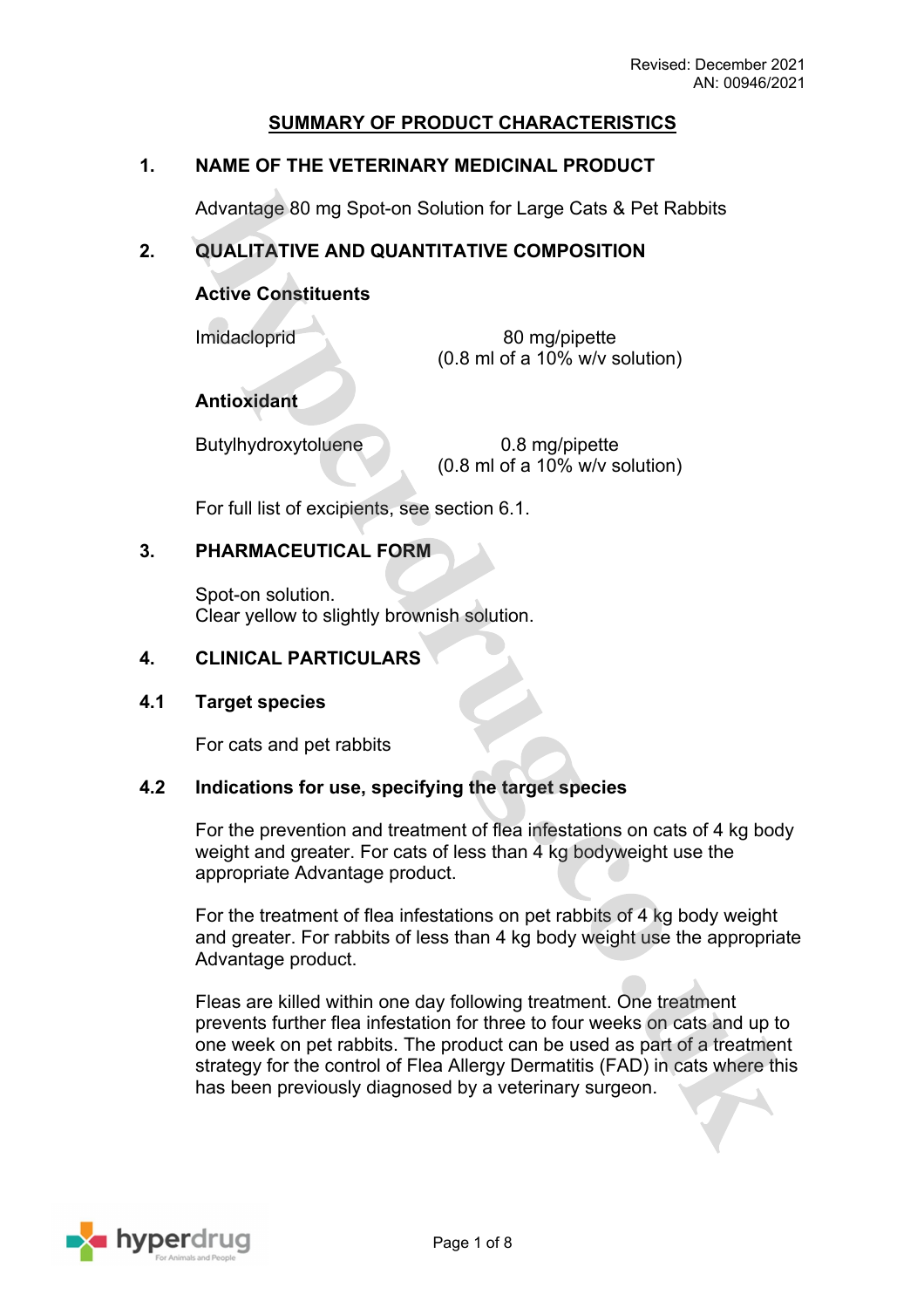### **4.3 Contraindications**

Do not treat unweaned kittens of less than 8 weeks of age. Do not use on pet rabbits of less than 10 weeks of age. Do not use in cases of hypersensitivity to the active substance or to any of the excipients.

#### **4.4 Special warnings for each target species**

There are no special warnings required for the target species.

#### **4.5 Special precautions for use**

i. Special precautions for use in animals

Care should be taken to avoid the contents of the tube coming into contact with the eyes or mouth of the user or recipient animal. Do not allow recently treated animals to groom each other. Any collar should be removed prior to application of the product. Prior to re-fitting the collar, the treated area should be visually assessed to ensure it is dry.

ii. Special precautions to be taken by the person administering the medicinal product to animals

People with known hypersensitivity to Imidacloprid should avoid contact with the veterinary medicinal product.

This product contains benzyl alcohol and may cause sensitisation or transient skin reactions (for example irritation, tingling).

Avoid contact of the product with the skin, eyes and mouth. Do not massage the application site.

Do not eat, drink or smoke during application.

Wash off any skin contamination with soap and water.

If the product gets into eyes accidentally, the eyes should be thoroughly flushed with water.

If skin or eye irritation persists, obtain medical attention.

If the product is accidentally swallowed, obtain medical attention immediately.

Wash hands thoroughly after use.

After application do not stroke or groom animals until the application site is dry (typically within an hour or so).

iii. Other precautions

The solvent in this product may stain certain materials including leather, fabrics, plastics and finished surfaces. Allow the application site to dry before permitting contact with such materials.

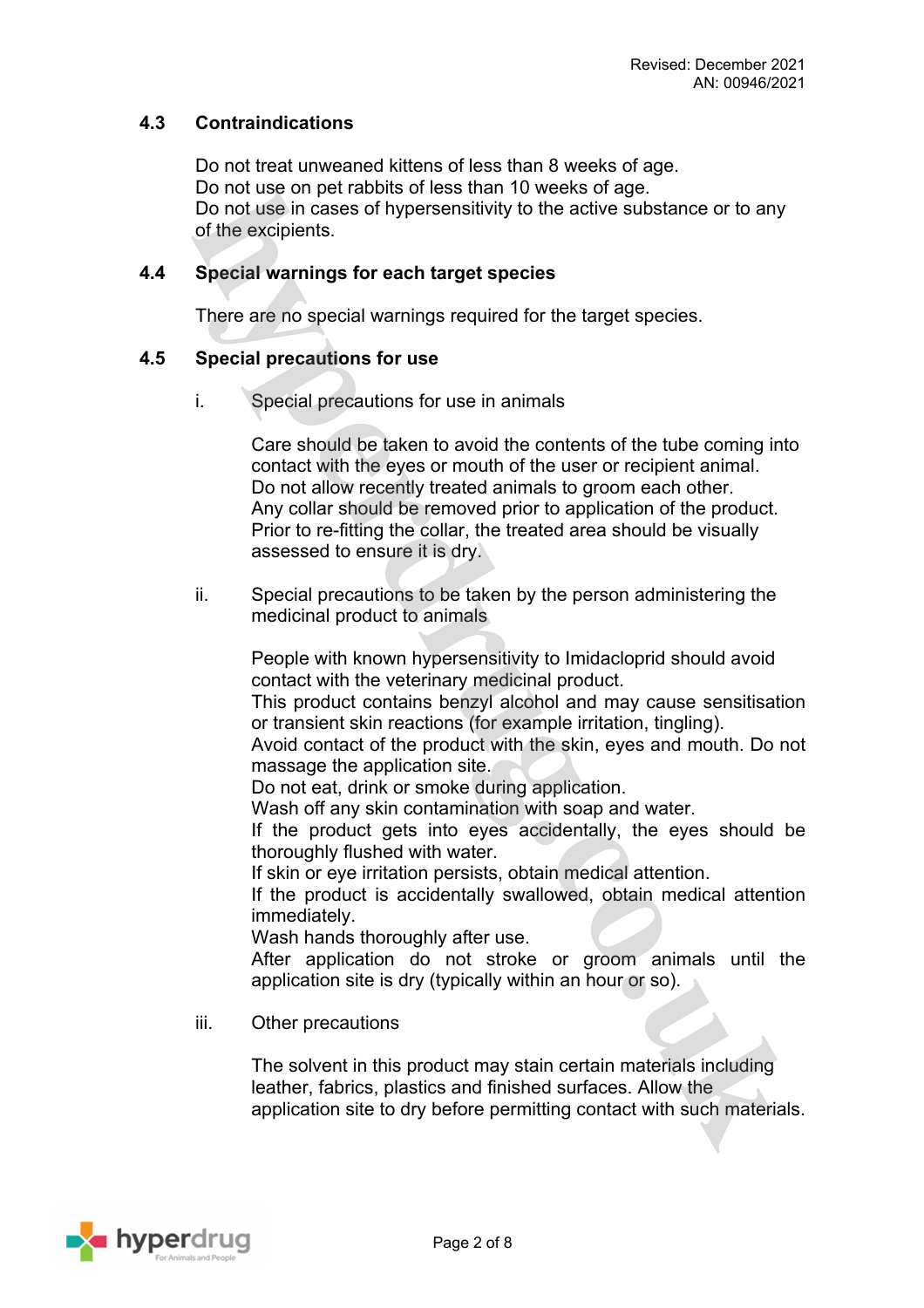### **4.6 Adverse reactions (frequency and seriousness)**

The product is bitter tasting and salivation may occasionally occur if the animal licks the application site immediately after treatment. This is not a sign of intoxication and disappears within a few minutes without treatment (see also section 4.9 Amount to be administered and administration route).

In very rare occasions skin reactions such as hair loss, redness, itching and skin lesions may occur. Agitation has also been reported. Excessive salivation and nervous signs such as incoordination, tremors and depression have been reported exceptionally in cats.

Oral ingestion may result in other gastrointestinal signs (vomiting and diarrhoea), which have been observed very rarely based on postmarketing data.

The frequency of adverse reactions is defined using the following convention:

- very common (more than 1 in 10 animals treated displaying adverse reaction(s))

- common (more than 1 but less than 10 animals in 100 animals treated) - uncommon (more than 1 but less than 10 animals in 1,000 animals treated)

- rare (more than 1 but less than 10 animals in 10,000 animals treated) - very rare (less than 1 animal in 10,000 animals treated, including isolated reports)

# **4.7 Use during pregnancy, lactation or lay**

No reproductive toxic effects have been observed in rats and no primary embryotoxic or teratogenic toxic effects have been observed during the studies on rats and rabbits. Studies on pregnant and lactating queens and does together with their offspring are limited. Evidence so far suggests that no adverse effects are to be expected in these animals.

#### **4.8 Interaction with other medicinal products and other forms of interaction**

No incompatibility has been observed between this product at twice the recommended dose and the following commonly used veterinary products: lufenuron, pyrantel and praziquantel (cats). The compatibility of the product was also demonstrated with a wide range of routine treatments under field conditions including vaccination.

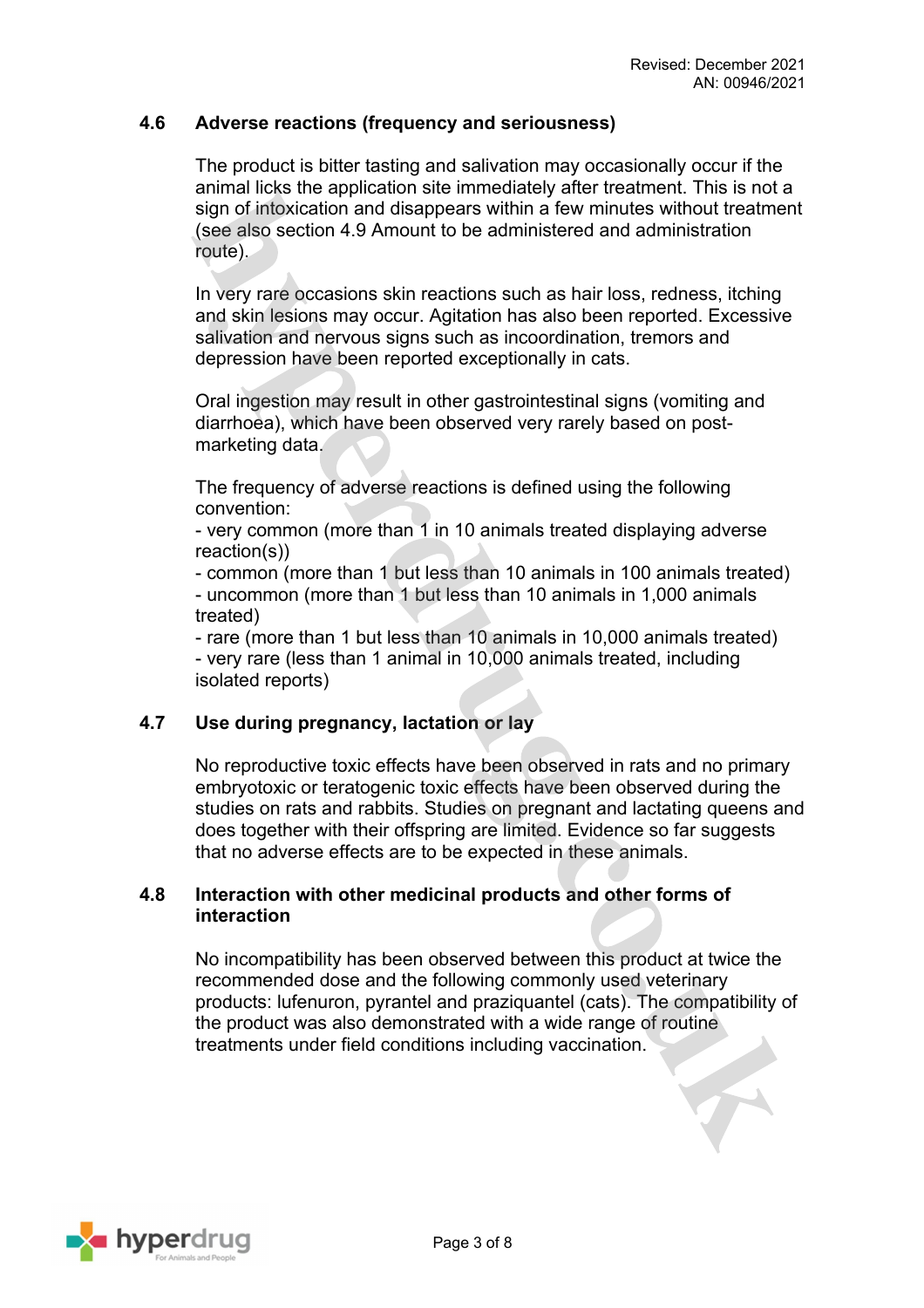#### **4.9 Amount(s) to be administered and administration route**

*Dosage and Treatment Schedule*

| <b>Cat &amp; Pet Rabbit</b><br>(kg body weight)                                                          | <b>Product</b>                                                                | <b>Number of</b><br><b>Tubes</b> | mg/kg bw      |
|----------------------------------------------------------------------------------------------------------|-------------------------------------------------------------------------------|----------------------------------|---------------|
| 4 and greater                                                                                            | Advantage 80 mg<br>Spot-On Solution for<br>Large Cats & Pet<br><b>Rabbits</b> | $1 \times 0.8$ ml                | Maximum of 20 |
| Cats & Pet Rabbits of less than 4 kg body weight receive 1 tube of the<br>appropriate Advantage product. |                                                                               |                                  |               |

Treatment should be repeated after 4 weeks. Treatment of nursing queens controls flea infestations on both dam and offspring.

Fleas are killed within one day following treatment. One treatment prevents further flea infestation on cats for 3-4 weeks and on rabbits for up to one week. Should re-treatment become necessary earlier than 4 weeks, do not re-treat more frequently than weekly.

Re-infestation from emergence of new fleas in the environment may continue to occur for six weeks or longer after treatment is initiated. More than one treatment may therefore be required, depending on the level of fleas in the environment. To aid reduction in environmental challenge, the additional use of a suitable environmental treatment against adult fleas and their developing stages is recommended. In order to reduce further the environmental challenge, it is recommended that all dogs, cats and rabbits in the household are treated.

The product remains effective if the animal becomes wet, for example after exposure to heavy rain or after swimming. However, re-treatment may become necessary, depending on the presence of fleas in the environment. In these cases do not treat more frequently than once weekly.

#### *Method of Administration*

Remove one tube from the package. Hold tube in an upright position, twist and pull off cap. Use reversed cap to twist and remove seal from tube.



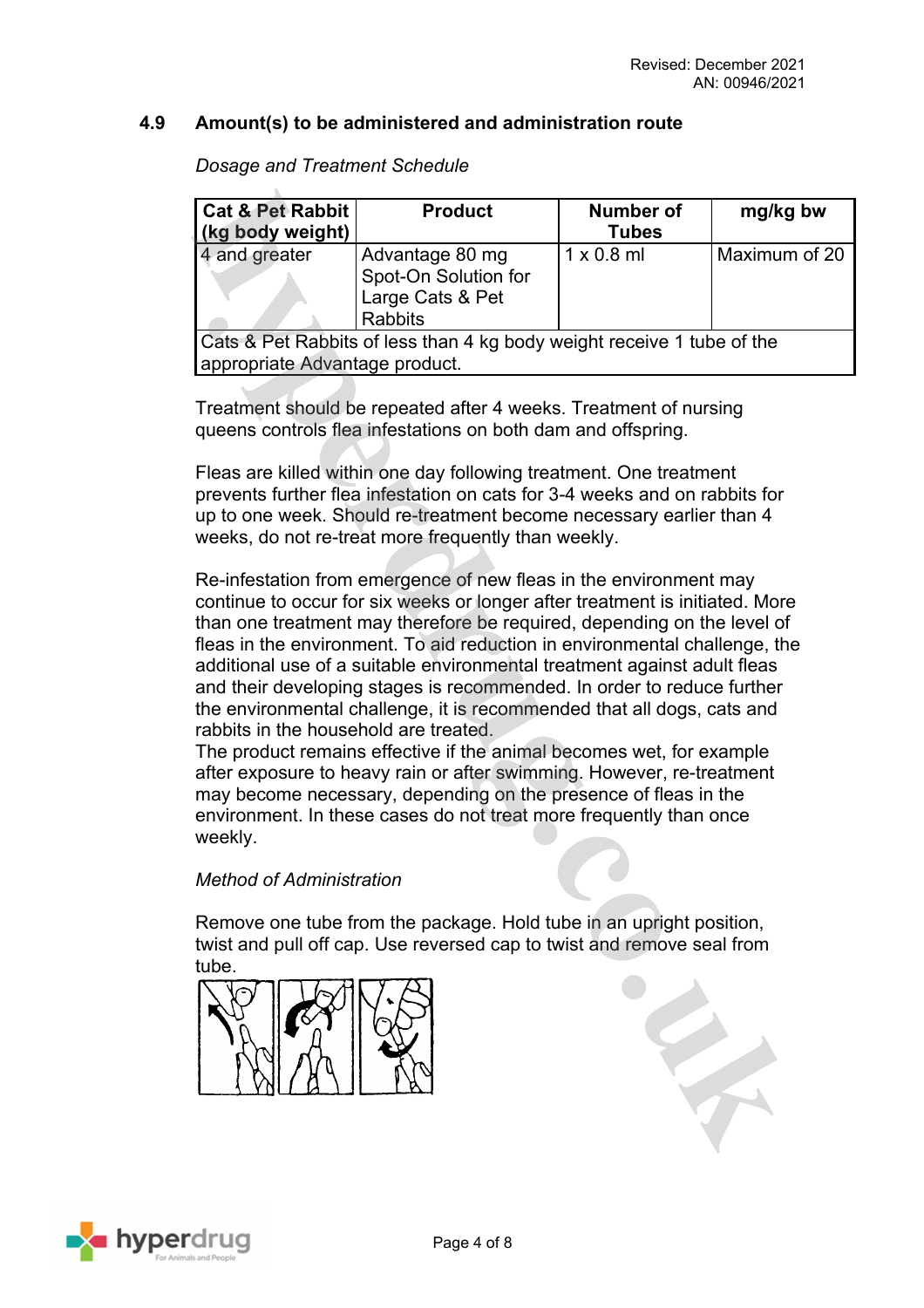#### Administration to the Cat

Part the hair on the cat's neck at the base of the skull until the skin is visible.



Place the tip of the tube on the skin and squeeze firmly several times to empty the contents directly onto the skin.

### Administration to the Rabbit

Part the hair on the rabbit's neck at the base of the skull until the skin is visible.



Place the tip of the tube on the skin and squeeze firmly several times to empty the contents directly onto the skin.

#### All Species

Correct application will minimise the opportunity for the animal to lick off the product.

Apply only to undamaged skin. Do not allow recently treated animals to groom each other.

#### **4.10 Overdose (symptoms, emergency procedures, antidotes), if necessary**

In cats, no adverse clinical signs were produced using doses of five times the therapeutic level for eight consecutive weeks.

In rabbits, no adverse clinical signs were seen using doses of up to 45 mg/kg body weight (4 times the therapeutic level) weekly for 4 consecutive weeks.

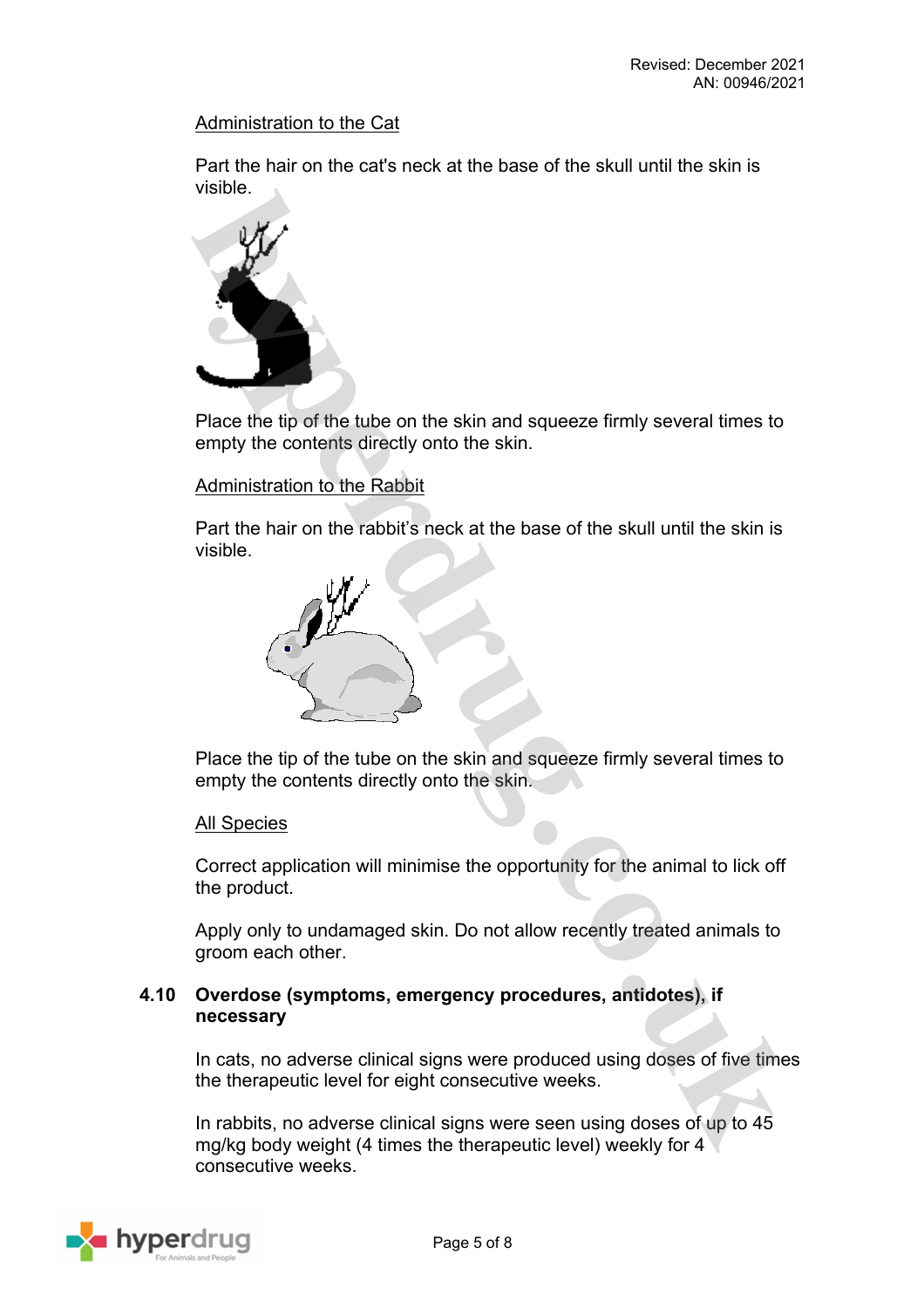Poisoning following inadvertent oral uptake in either man or animals is unlikely. In this event, treatment should be symptomatic. There is no known specific antidote but administration of activated charcoal may be beneficial.

# **4.11 Withdrawal period(s)**

Not applicable as Advantage Large Cats & Pet Rabbits is not indicated for the treatment of food producing animals.

Do not use in rabbits intended for human consumption.

# **5. PHARMACOLOGICAL PROPERTIES**

Ectoparasiticide for topical use: ATC VetCode: QP53AX17

Imidacloprid, 1-(6-Chloro-3-pyridylmethyl)-N-nitro-imidazolidin-2 ylideneamine is an ectoparasiticide belonging to a group of chloronicotinyl compounds. Chemically, it is more accurately described as a chloronicotinyl nitroguanidine.

### **5.1 Pharmacodynamic properties**

Imidacloprid has a high affinity for the nicotinergic acetylcholine receptors in the post-synaptic region of the central nervous system (CNS). The ensuing inhibition of cholinergic transmission in insects results in paralysis and death. Due to the weak nature of the interaction with mammalian nicotinergic receptor sites and the postulated poor penetration through the blood/brain barrier in mammals, it has virtually no effect on the mammalian CNS. The minimal pharmacological activity in mammals is supported by safety studies involving systemic administration of sub-lethal doses to rabbits, mice and rats.

In recent studies, in addition to the adulticide flea efficacy of imidacloprid, a larvicidal flea efficacy in the surroundings of the treated cat has been demonstrated. Larval stages in the cat's surroundings are killed following contact with a treated animal.

### **5.2 Pharmacokinetic particulars**

Oral studies in the rat show imidacloprid to be absorbed rapidly from the gastro-intestinal tract. Almost complete absorption (95%) occurs within 48 hours. Peak plasma concentrations are observed within 2.5 hours following administration. Tissue distribution is also rapid with the lowest levels recorded in the brain. The active ingredient undergoes extensive metabolism with only 10-16% remaining as parent compound. Almost complete (96%) elimination occurs within 48 hours, approximately 75% being removed by the kidneys and 21% with the faeces. The solution is indicated for cutaneous administration. Following topical application, the product is quickly distributed over the animal. Acute dermal studies in the rat and target animal overdose and serum kinetic studies have established that systemic absorption is very low, transient

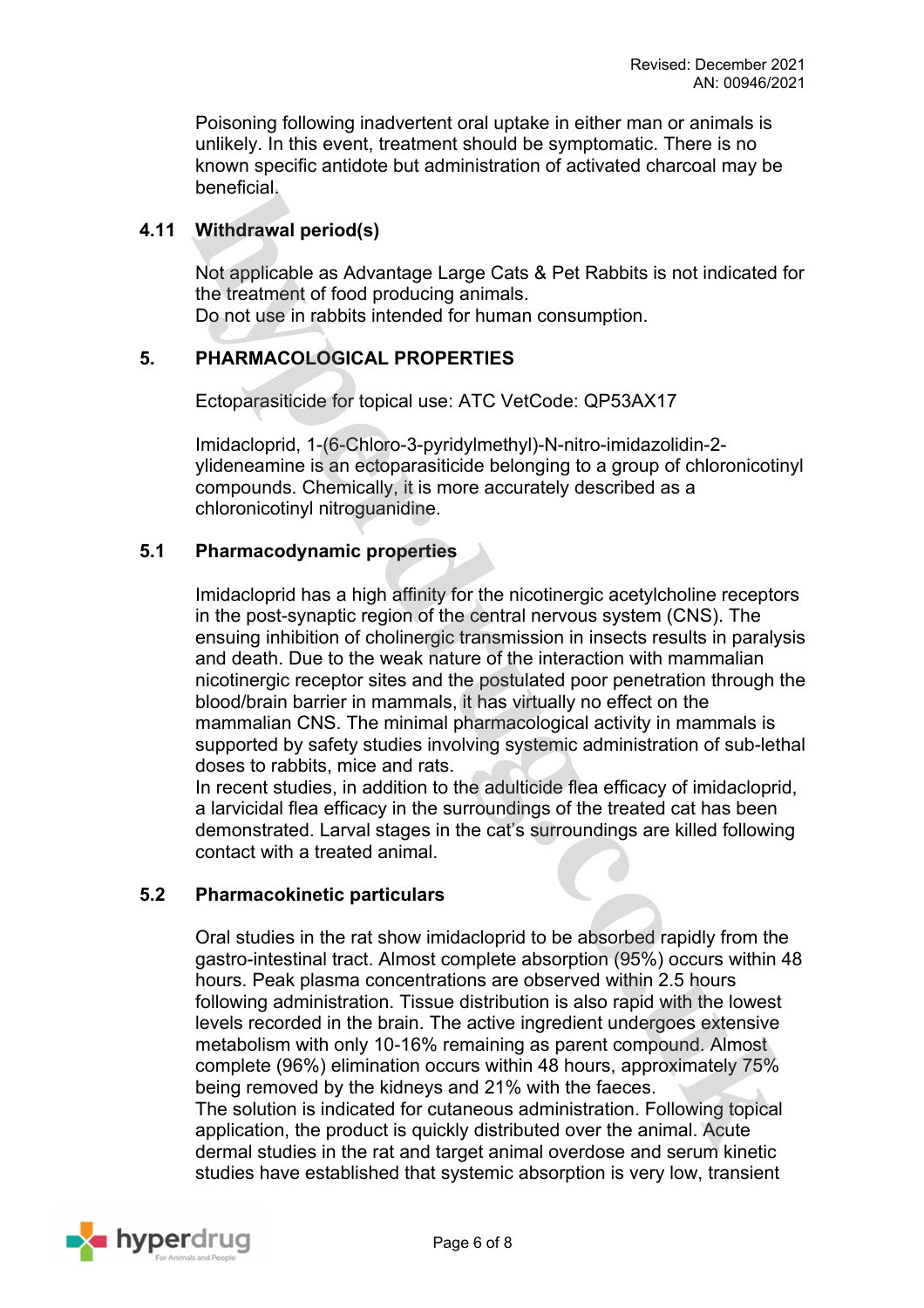and not relevant for clinical efficacy. This has been further demonstrated by a study in which fleas were not killed after having fed on previously treated animals once the animal's skin and fur had been cleaned of all active material.

# **6. PHARMACEUTICAL PARTICULARS**

### **6.1 List of excipients**

Butyl hydroxytoluene Benzyl alcohol Propylene carbonate

# **6.2 Incompatibilities**

None known.

#### **6.3 Shelf-life**

Shelf-life of the veterinary medicinal product as packaged for sale: 5 years

## **6.4 Special precautions for storage**

This veterinary medicinal product does not require any special storage conditions. Store away from food, drink and animal feedingstuffs.

# **6.5 Nature and composition of immediate packaging**

| Blister packs containing 2, 3, 4 or 6 unit dose tubes<br>or a single unit dose tube without blister. |  |
|------------------------------------------------------------------------------------------------------|--|
|                                                                                                      |  |
| Carton contains 1 tube or 1, 5, 10 or 20 blisters                                                    |  |
| White polypropylene tube; White polypropylene                                                        |  |
| cap                                                                                                  |  |
| 0.8 ml per tube of clear yellow to slightly-brownish                                                 |  |
| free-flowing non-aqueous solution                                                                    |  |
| (80 mg imidacloprid).                                                                                |  |
| Not all pack sizes may be marketed.                                                                  |  |
|                                                                                                      |  |

### **6.6 Special precautions for the disposal of unused veterinary medicinal product or waste materials derived from the use of such products, if appropriate**

Any unused veterinary medicinal product or waste materials derived from such veterinary medicinal products should be disposed of in accordance with local requirements.

The product should not enter water courses as this may be dangerous for fish and other aquatic organisms. Do not contaminate ponds, waterways or ditches with the product or empty containers.